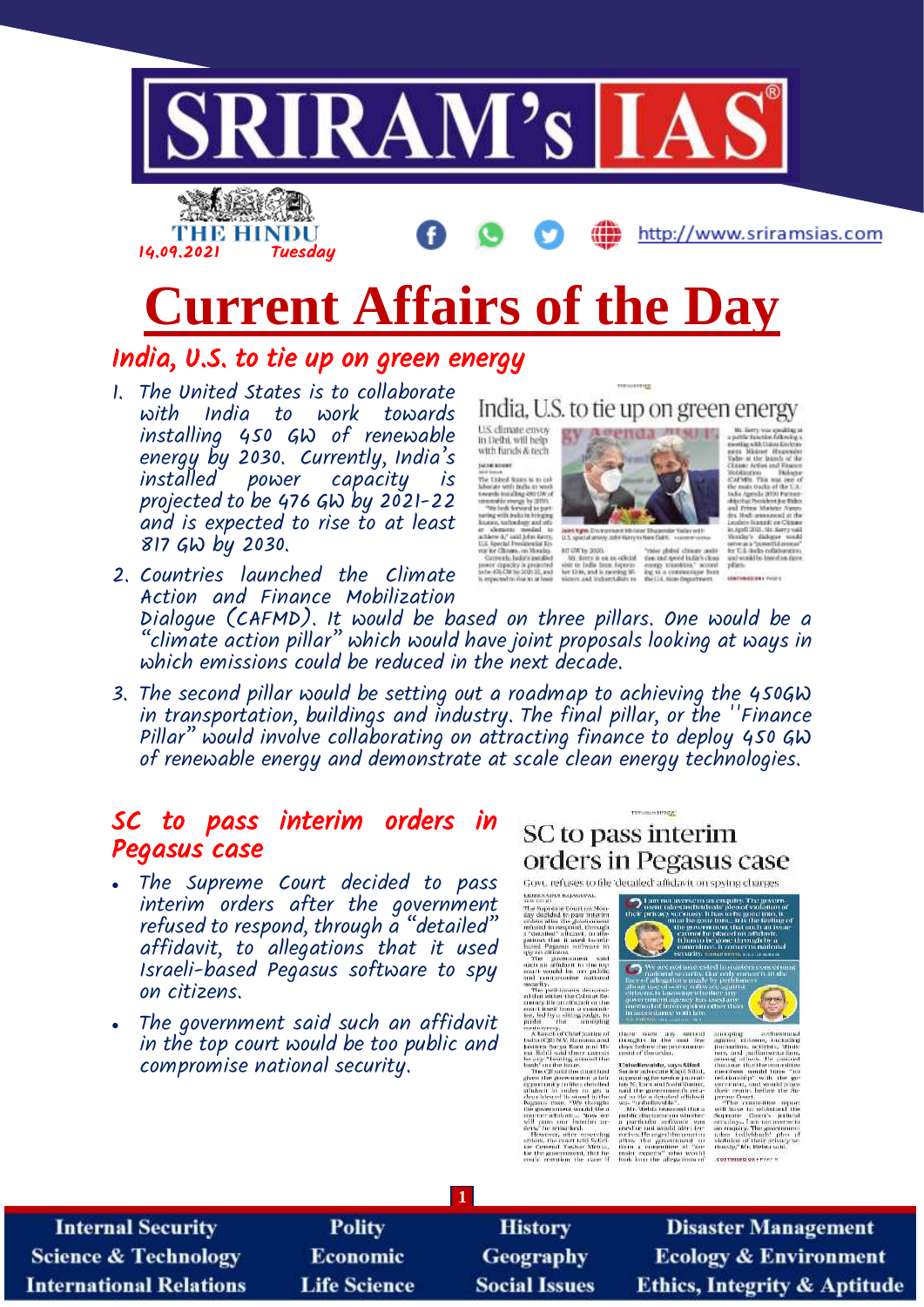

### **THE HINDU** 14.09.2021 **Tuesdau**

http://www.sriramsias.com

# Spyware and Stalkerware: Pegasus a Zero Click Trap



#### **WHAT IS PEGASUS?**

Built and marketed by Israeli company NSO, Pegasus is a spyware that infects devices and spies on the victim by transferring data to a master server in an unauthorised manner. The company claims to sell it only to "vetted foreign governments" worldwide

G For spyware apps, the easiest method is to disquise the spying code inside the unauthorised versions of premium apps. On the other hand, stalkerware apps seek explicit

permissions at the time of their installation

**HOW DOES IT** 

**INFECT A DEVICE?** 

**PERMISSION** 

**TO ACCESS** 

**AGUIXPLAINED** 

explained.

Such stalkerware applications, once installed.

hide themselves in the background, from where they continue functioning.

Similarly, Pegasus infects

phones and computers of

commonly used apps such as

victims either through

vulnerabilities in most

WhatsApp, iMessage, or

they can become device

administrators

**POULEPLAINED** 

SMS. The software tries to

gain "root privileges" so that

# *<u><b>SPRESS</u>*

#### **HOW DOES IT WORK?**

Pegasus, in the very basic form, can infect devices that are connected to the internet. Some updated versions, experts claim, can also infect phones even without the victim clicking on any links or messages

Most spyware and stalkerware apps disguise themselves as anti-theft applications that can be used to track stolen or lost devices. While viruses and malware can be detected. by anti-virus software, spyware and stalkerware apps disquise themselves as useful and send out stolen data to central servers without the knowledge of the users **AQUIXPLAINED** 





#### **WHAT HAPPENS AFTERWARDS?**

The software can, based on instructions from a remote server, automatically turn on the camera and the microphone and look into chats, contacts and data backup. It can also record speech, access the calendar and read SMS-es and emails. The spyware software can continue sending signals to the controlling server till the time it is detected

TEXT: AASHISH ARYAN; ILLUSTRATION: SUVAJIT DEY **AQUIXPLAINED** 

**Internal Security Science & Technology International Relations** 

**Polity Economic Life Science** 

**History Geography Social Issues** 

 $\overline{2}$ 

**Disaster Management Ecology & Environment Ethics, Integrity & Aptitude** 

ā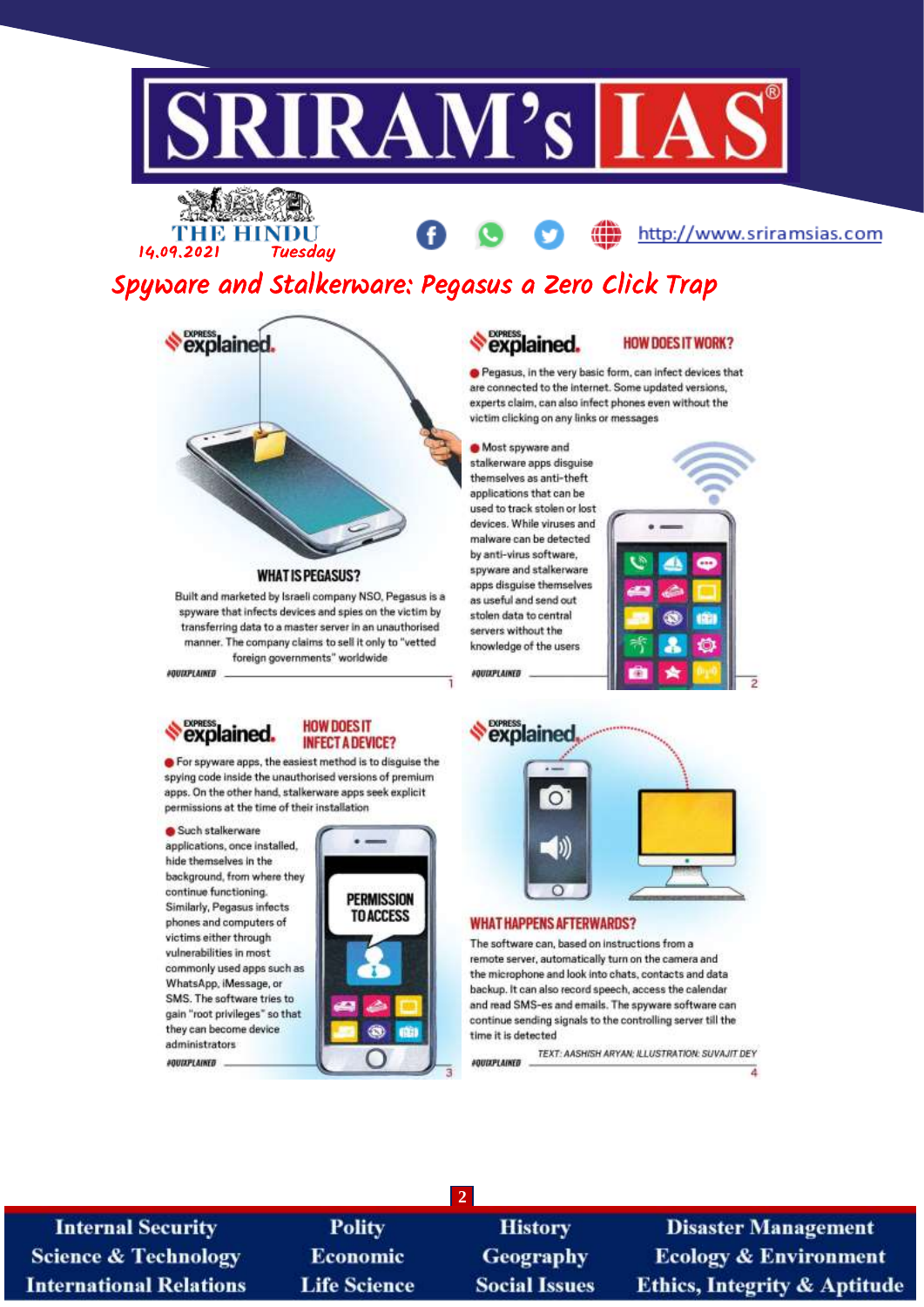

## Climate change could cause 216 mn to migrate: World Bank

1. Climate change could push more than 200 million people to leave their homes in the next three decades and create migration hot spots unless urgent action is taken to reduce global emissions and bridge the development gap, a World Bank report has found.

14.09.2021 Tuesday

2. The second part of the Groundswell report examined how the impacts of slow-onset climate change, such as water scarcity, decreasing crop productivity and rising sea levels, could lead to millions of what it describes as "climate migrants" by 2050 under three different scenarios with varying degrees of climate action and development.

#### Most vulnerable region

1. In the worst-case scenario, Sub-Saharan Africa  $-$  the most vulnerable region due to desertification, fragile coastlines and the population's dependence on agriculture  $-$  would see the

# Climate change could cause 216 mn to migrate: World Bank

THE SENITIVOL

In most optimistic scenario, 44 mn would still be displaced

**ASSOCIATED PRESS** 

Climate change could push<br>more than 200 million people to leave their homes in<br>the next three decades and<br>create migration hot spots unless urgent action is taken<br>to reduce global emissions<br>and bridge the development

and bridge the development<br>grap, a World Bank report has<br>found.<br>The second part of the<br>corondswell report pure<br>bished on Monday examined bow the impacts of<br>such as well results.<br>such as water scarcity, de-<br>creasing crop pr lead to millions of what it describes<br>scribes as "climate mi-<br>grants" by 2050 under three<br>different scenarios with varying degrees of climate ac-<br>tion and development.<br>Under the most pessimis-

their use most pessimis-<br>tic scenario, with a high level<br>of emissions and unequal<br>development, the report fobecause to 216 million people<br>ople moving within their<br>own countries across the sky<br>regions analysed. Those regiors are Latin America;<br>North Africa; Sub-Saharan Africa: Eastern Europe and Central Asia; South Asia; and

Central Asia South Asia; and<br>
East Asia and the Pacific.<br>
In the most climate-<br>
friendly scenario, with a low<br>
level of emissions and inclu-<br>
sive, sustainable development, the world could still see 44 million people being<br>forced to leave their homes.



Alarming situation: A flood-affected family on a boat in<br>Morigaan district of Assam, in this file photo. . w

The findings "reaffirm the<br>potency of climate to induce<br>migration within countries," said Viviane Wei Chen Cle ment, a senior climate<br>change specialist at the<br>World Bank and one of the report's authors.

Most vulnerable region In the worst-case scenario,<br>Sub-Saharan Africa - the<br>most valnerable region due to desertification, fragile<br>coastlines and the popula-<br>tion's dependence on agriculture ~ would see the most migrants, with up to 86 mil-<br>hon people moving within<br>national horders.

North Africa, however, is<br>predicted to have the largest<br>proportion of climate migrants, with 19 million people moving, equivalent to roughly 9% of its population, due mainly to increased water scarcity in northeastern<br>Tunisia, northwestern Algeria, western and southern Moroccu, and the central Atlas foothills, the report said.

In South Asia, Bangladesh<br>is particularly affected by<br>flooding and crop failures, accounting for almost half of<br>the predicted climate migrants, with 19.9 million people, including an increasing<br>mumber of women, moving<br>by 2050 under the pessimistic scenario.

"This is our humanitarian<br>reality right now and we are<br>concerned this is going to be even worse, where vulnera-<br>bility is more acute," said<br>Prof. Moarten van Aalst, di-Fector of the International<br>Red Cross Red Crescent Climate Centre, who wasn't involved with the report.

Many scientists say the<br>world is no longer on track to the worst-case scenario for emissions. But even under a more moderate scenario, Mr. van Aalst said many impacts are occurring faster<br>than expected, "including<br>the extremes we are experiencing, as well as potential implications for migration

most migrants, with up to 86 million people moving within national borders.

- 2. North Africa, however, is predicted to have the largest proportion of climate migrants, with 19 million people moving, equivalent to roughly 9% of its population, due mainly to increased water scarcity in northeastern Tunisia, northwestern Algeria, western and southern Morocco, and the central Atlas foothills, the report said.
- 3. In South Asia, Bangladesh is particularly affected by flooding and crop failures, accounting for almost half of the predicted climate migrants, with 19.9 million people, including an increasing number of women, moving by 2050 under the pessimistic scenario.

| <b>Polity</b>       | <b>History</b>       | <b>Disaster Management</b>              |  |  |  |
|---------------------|----------------------|-----------------------------------------|--|--|--|
| <b>Economic</b>     | <b>Geography</b>     | <b>Ecology &amp; Environment</b>        |  |  |  |
| <b>Life Science</b> | <b>Social Issues</b> | <b>Ethics, Integrity &amp; Aptitude</b> |  |  |  |
|                     |                      |                                         |  |  |  |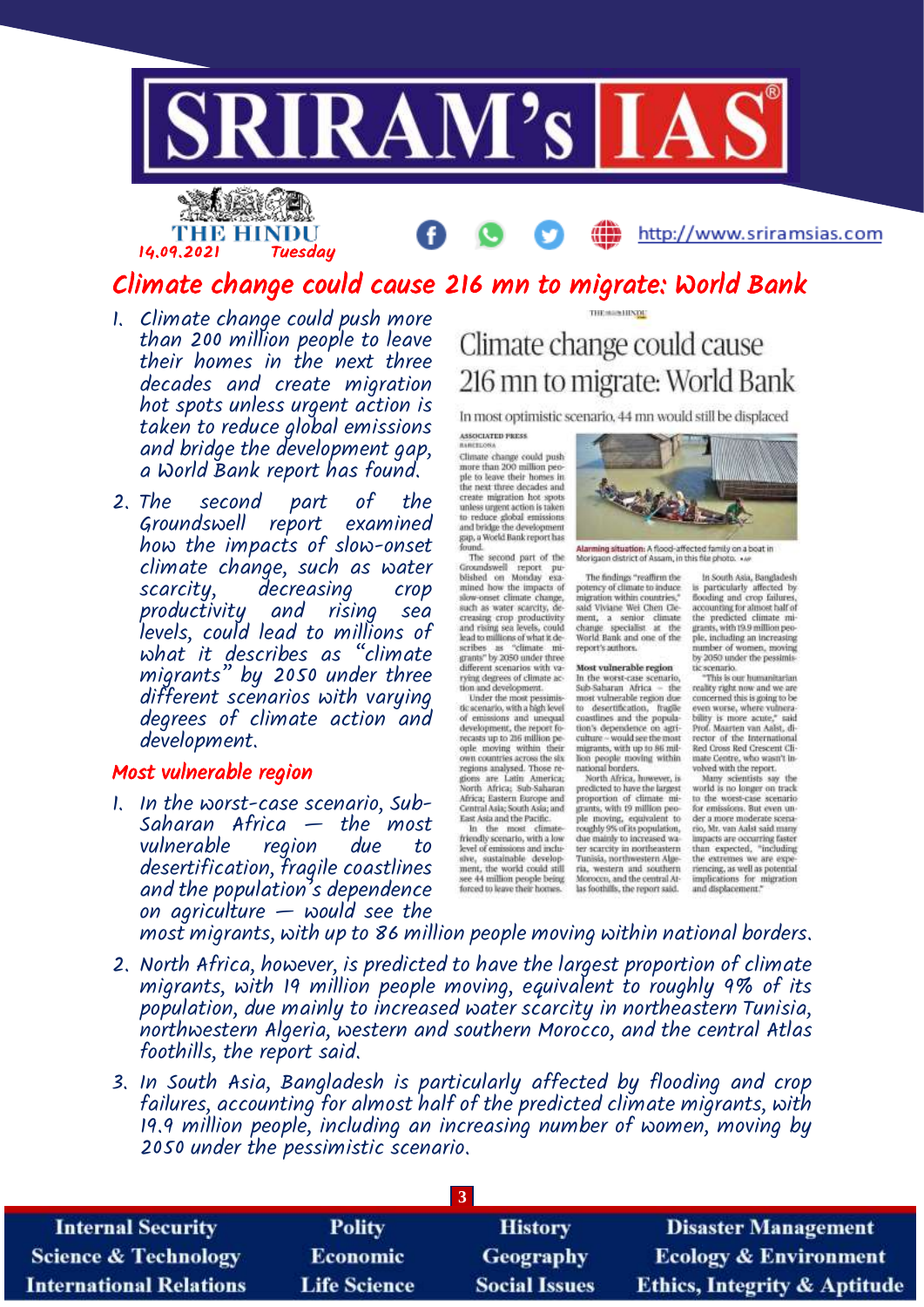



http://www.sriramsias.com

# How to boost financial inclusion

Greater flexibility in financial products will lead to greater inclusion of nano enterprises, a burgeoning segment that is critical to the growth of our rural economy.

Nano-entrepreneurs and Financial Integration:



- 1. There are 63.4 million MSMEs in India, 99 per cent of which are micro-enterprises with less than Rs 10 lakh in investment. These tiny businesses are run by nano-entrepreneurs, a burgeoning segment that is absolutely critical to the growth of our rural economy.
- 2. If we assess our progress against the definition of "financial inclusion", which refers to the accessibility of banking and availability of credit, we can congratulate ourselves on significant progress.
- 3. The journey from inclusion to integration is not only about making products available and accessible, but also about making them relevant, applicable, and acceptable.
- 4. The first challenge in making products broadly available is bridging the gap between the supply and demand of capital. In a financially integrated world, capital is agile. Yet owing to a limited risk appetite, low or thin-file data on customers and challenging regulatory oversight, capital remains a constraint in designing bespoke products.
- 5. For India to overcome these challenges, the existing infrastructure must be adapted to our new purpose, providing easy-to-use, customer-centric experiences.

### Microcredit is Key:

- 1. Bankers and private financial institutions erroneously believe that a poor person takes a microcredit loan because she cannot save. In reality, if you go to any remote area in India and ask any woman how much she has saved in the post office, you will find huge numbers.
- 2. They are able to save because of village postal agents who collect their savings from their doorstep. Greater accessibility has major benefits for not only the customer but also the supplier.
- 3. It is also critical we recognise that the conventional method of one-sizefits-all is no longer viable. Products must be designed and delivered

| $\overline{4}$                  |                     |                      |                                         |  |  |
|---------------------------------|---------------------|----------------------|-----------------------------------------|--|--|
| <b>Internal Security</b>        | <b>Polity</b>       | <b>History</b>       | <b>Disaster Management</b>              |  |  |
| <b>Science &amp; Technology</b> | <b>Economic</b>     | Geography            | <b>Ecology &amp; Environment</b>        |  |  |
| <b>International Relations</b>  | <b>Life Science</b> | <b>Social Issues</b> | <b>Ethics, Integrity &amp; Aptitude</b> |  |  |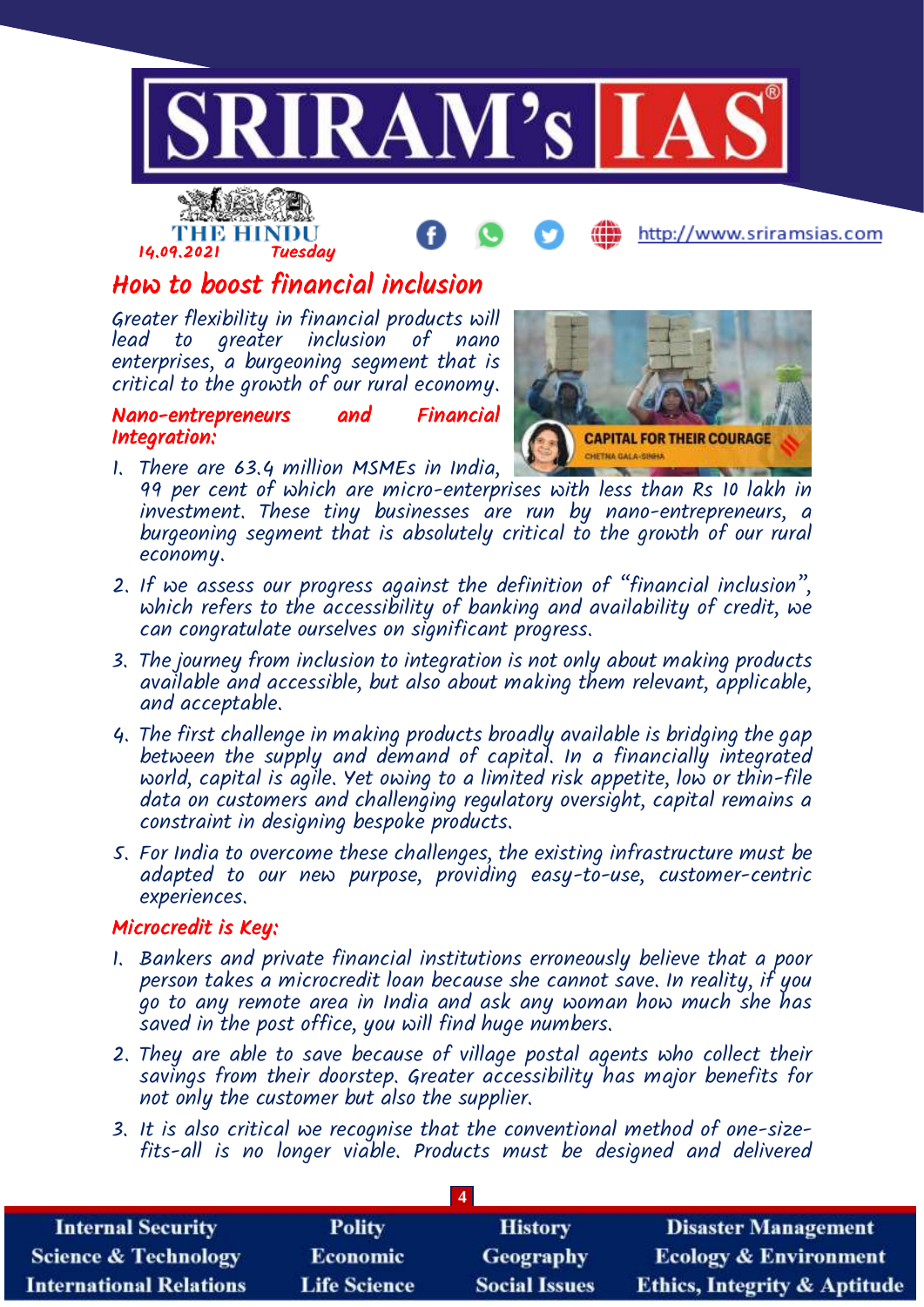

intelligently to meet the customer where they are, and by keeping in mind that they use products to reach their goals.

- 4. This involves tailoring the products to the needs and income profile of the customer, including being cognizant of their environment, geography, and demography.
- 5. The Mann Deshi Bank in Delhi has designed and launched a cash credit product for women. Since its launch, hundreds of women vendors in the area have benefited from the product.

### Making it Cheap:

**International Relations** 

- 1. Due to high operating costs, Financial service providers are consequently dissuaded from attempting to reach rural, financially excluded groups, and the availability of financial services, therefore, remains an urban privilege.
- 2. By using the power of machine learning and cloud infrastructure, we can significantly lower operating costs while offering customers affordable, bespoke financial products that help them reach their goals.
- 3. While the above are supply-side issues, the demand side has its own set of challenges. Financial literacy and technology readiness are two critical issues.
- 4. Financial education assists people in making sound financial decisions. These are not just challenges of the Indian market, but other economies too.

Despite constraints, rural women entrepreneurs follow the motto "my courage, my capital". It is our responsibility as financial service providers to create an ecosystem for them to deploy this capital of courage.

### Micro Credit Revolution in Bangladesh:

**Life Science** 



**Social Issues** 

**Ethics, Integrity & Aptitude**